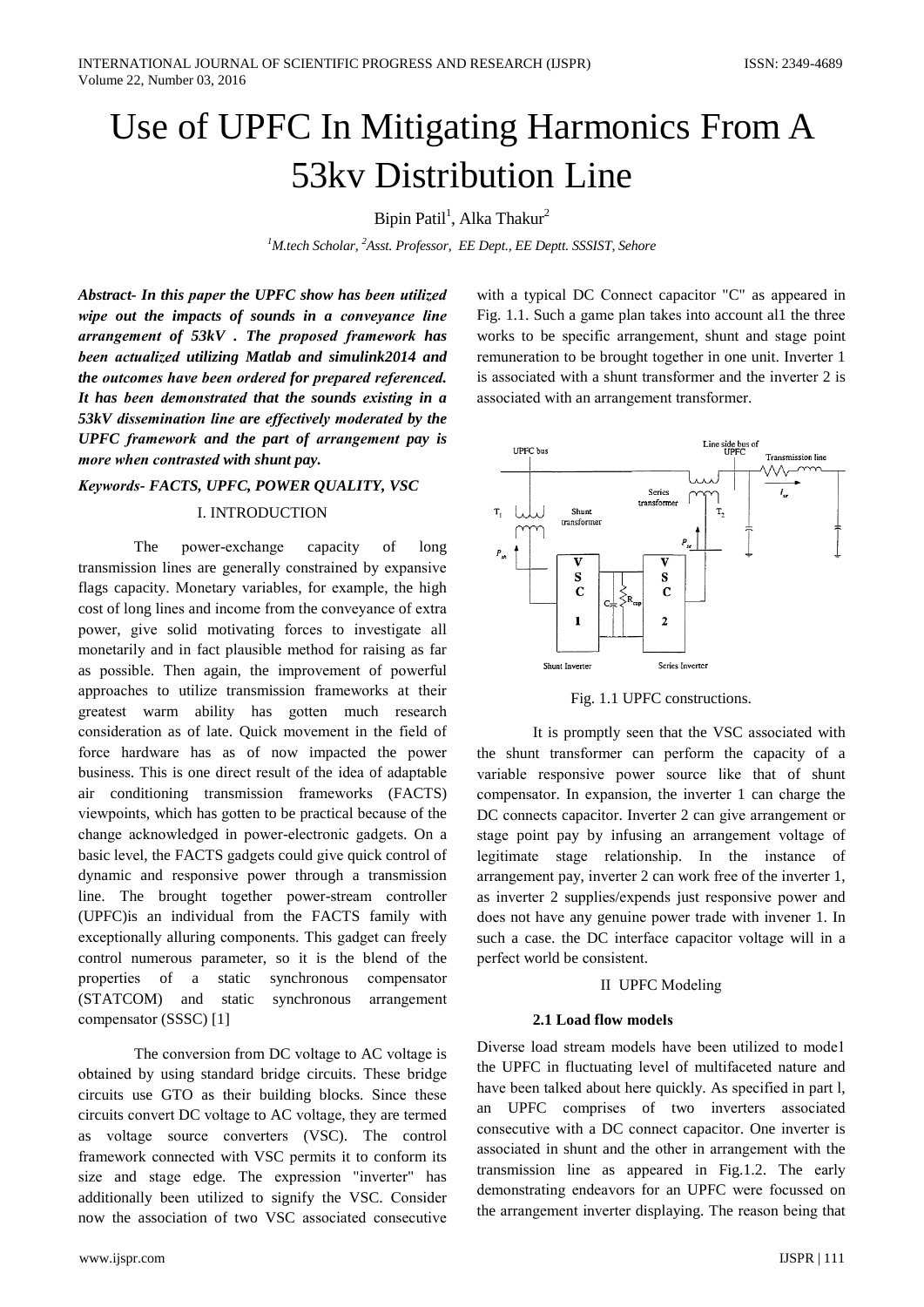business programming did not have arrangement voltage source models. American Electric Power (AEP) and Westinghouse concocted a heap stream show [8]. The prerequisite for the consideration of the model was that the Load stream ought to be a comprehended one. Fundamentally, what was required was that the voltages and the edges of the power framework transports must be known ahead of time to inchde the UPFC demonstrate. The Load stream show for UPFC comprised of two generators, one speaking to the shunt inverter and the other the arrangement inverter. Distinctive arrangements of these generators were expected to show distinctive working conditions. Fig.1.3 demonstrates the model that was utilized to incorporate the UPFC into Load stream thinks about [8]. Here the procedure of illuminating begins with the opening of the arrangement line, and the generator G2 creates the booked genuine and responsive power. The planned power in the transmission line is changed over into a proportional load at the terminal where the generator G 1 is associated. The generator G1 produces the required responsive energy to keep up planned transport voltage.



Fig.1.2 A UPFC connected to a Transmission line.



Fig.1.3 Coupled source mode1 for UPFC.

Generator G2 also supplies the real power demand of the series inverter. The series injected voltage is the phase difference between  $V_{line}$  and  $V_{upfcus}$ . The product of series injected voltage and the current  $I_{se}$  gives the amount of volt-ampere of the series inverter. The real part of the voltampere  $(P_{\text{ger}})$  of the series inverter is added as a load at the shunt inverter bus. The algorithm to perform the addition of equivalent loads at the shunt inverter bus, to open the appropriate lines, have been included in their program. The problem is that it needs a solved load flow

case. The idea of solving a load flow with an UPFC is to obtain the shunt and the series inverters' injected voltages for a given operating condition. This procedure is crude for solving a load flow with UPFC.

#### 2.2 Simulink Model

Fig below shows the final simulink model for the implementation of UPFC:-



## FIG. 2.1 COMPLETE SIMULINK BLOCK

The simulink consists of the following blocks :-

#### (a) 3-PHASE SOURCE

3-Phase Source block of SimPower System is used as 3 $\Phi$ Voltage source with following ratings:

- a) Phase-to-phase rms voltage (V) 400V
- $50Hz$ b) Frequency (Hz)
- Internal connection  $c)$ Yg
- Source resistance (Ohms) 0.001  $\overline{d}$
- Source inductance  $1e-8$  $e)$

## (b) LINE IMPEDANCE (Zt)

Line impedance  $(Zt)$  is a three phase RLC branch used to represent line impedance having

following parameters.

- Resistance R (Ohms) 0.01
- Inductance L (H)  $1e-6$

## (c) V-I MEASUREMENT

Three phase VI Measurement block is used to measure line to ground voltages and line currents.

#### (d) CIRCUIT BREAKER

A three phase Circuit Breaker is connected in series with line and SAPF. Breaker timing is defined such that it connects SAPF with system after some time simulation has started in order to have a better look at line current harmonics and the effect of SAPF.

### (e) POWERGUI

This block is needed to run any SimPower System model. It provides option for configuration of simulation and analysis of system.

f) Shunt  $\&$  series blocks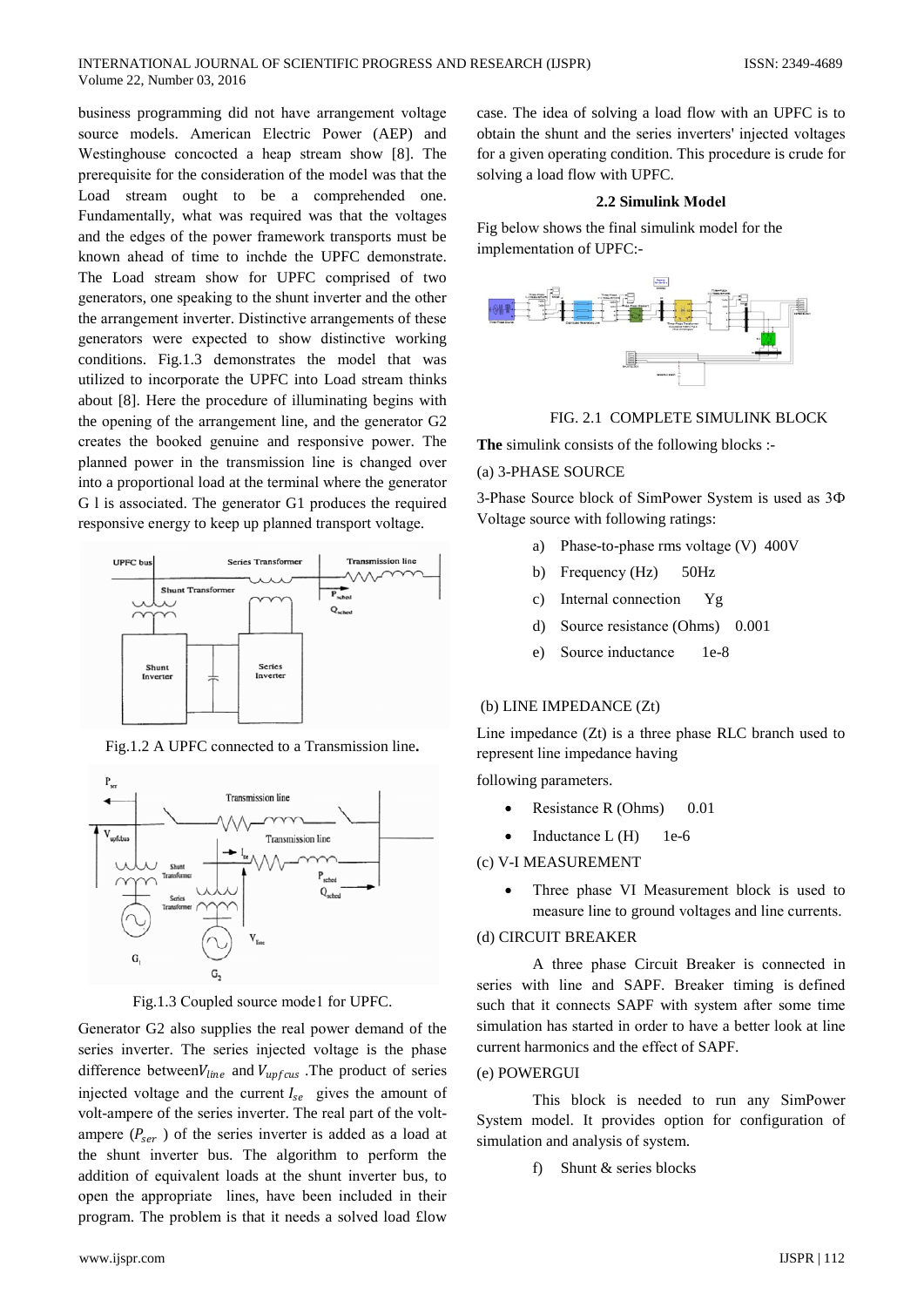This block is a subsystem consisting of the power mosfets which turn ON and OFF as per the theory discussed in UPFC section.

## **III RESULTS**

Thus with these basic framework, the results obtained for UPFC in coping the power surge protection in case of distributed line system are summarized as below :-

> Case 1 : SHUNT = CONNECTED & & SERIES = **CONNECTED**

The setting for connecting and disconnecting the shunt and series block are controlled by the help of switches as shown below :-



As clearly seen from the above waveforms that the 3 phase voltgaes and current are completely in sync with each other and hence harmonics due to distributed lines is completely mitigated by the UPFC installed.

Case 2. Series = disconnected & Shunt block = connected



Clearly in the absence of series blocks harmonics are visible in the three phase voltages and current



Series block Off& Shunt block Off

Also the real time voltages and current injected (or absorbed) by both the blocks are as given below :-



Real time voltage and current injected by the series block



Real time voltage and current injected by the shunt block **V CONCLUSION** 

# In this manner from the outcomes appeared in the past parts it is entirely clear that for conveyance organize if UPFC is connected then the sounds are significantly lessened. In any case, furthermore imperative to note in this exploration work that the impact of arrangement pay is more as seen from the figure when contrasted with shunt remuneration in light of the fact that in an exceptional situation where we have evacuated shunt pay and conveyed arrangement pay than the sounds are less. In this manner one can say that for circulation line sounds shunt pay of UPFC has not exactly critical part to play.

# **REFERENCES**

- [1] Ali Ajami, S.H. Hosseini and G.B. Gharehpetian, "Modelling and Controlling of UPFC for Power System Transient Studies", ECTI Transactions on Electrical Engineering Electronics, and Communications, vol.- 5, no-2, pp. 29-35, Aug 2007.
- [2] C. Benachaiba and M. L. Doumbia, "Enhancement of Power Quality by Using Power Quality Equipment", Mediamira Science Publisher, vol.-51, no.2, pp. 104-108, 2010.
- [3] S. Muthukrishnan and A. Nirmal Kumar, "Comparison of Simulation and Experimental Results of UPFC used for Power Quality Improvement", International Journal of Computer and Electrical Engineering, vol.- 2, no. 3, pp. 555-559, June 2010.
- [4] Narain G. Hingorani and Laszlo Gyugyi, "Understanding FACTS: Concepts and Technology of Flexible AC Transmission Systems", ISBN 0-7803-3455-8, New York: IEEE Press, 2000.
- [5] Roger C. Dugan, Mark. F. McGranaghan, Surya Santoso and H. Wayne Beaty "Electrical Power Systems Quality",